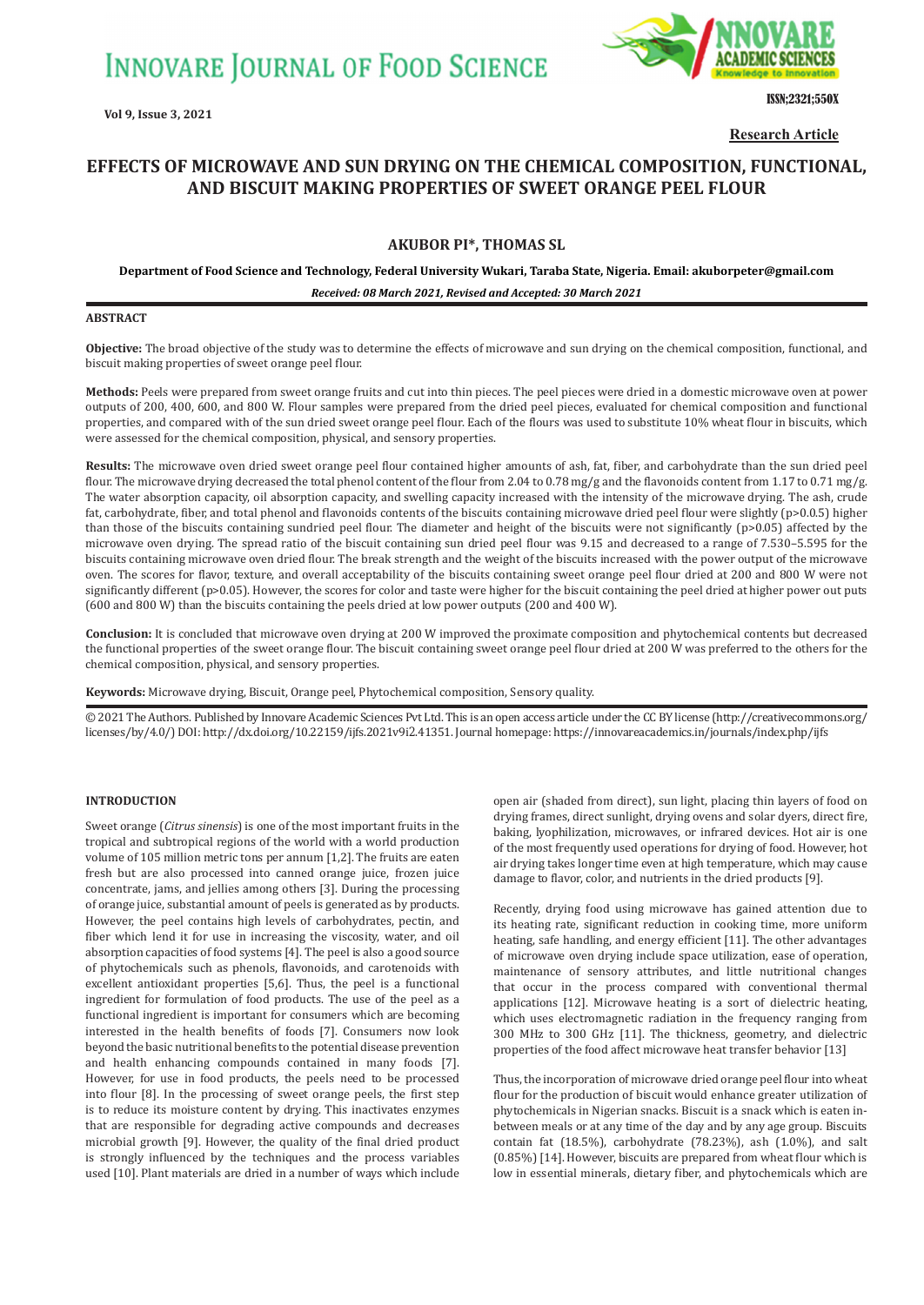abundant in sweet orange peel [15,16]. Thus, such biscuits would be a carrier for these bioactive compounds in sweet orange peel [4]. The objectives of the study were to determine the proximate composition, phytochemical contents, and functional properties of microwave oven dried of sweet orange peel flours and compared with sun dried peel flour. The proximate composition, phytochemical contents, and sensory and physical properties of biscuits supplemented with the microwave and oven dried sweet orange peel flours were also determined.

#### **METHODS**

## **Procurement of raw materials**

The sweet orange fruits were purchased from Kyado market, Benue State, Nigeria. Wheat flour, sugar, margarine, eggs, baking powder, and polyethylene for packaging were purchased from Wukari new market, Taraba State, Nigeria.

#### **Microwave treatment of sweet orange peels**

The fruits were washed thoroughly with water to remove dirt and adhering extraneous materials and peeled manually with a sharp kitchen knife. The sweet orange peels were cut into thin pieces  $(1 \text{ cm}^2)$ in a tray and then heated in the domestic microwave oven (Triple Distribution System, M 1714, Korea) at output powers of 200, 400, 600, and 800 W as described by Adedeji *et al*. [17]. The peel pieces were also sun dried (32°C) in a tray to constant weight. The microwave and sun dried peels were milled in an attrition mill and sieved through 60 mesh size screens (0.01 mm). The flour samples were packaged in highdensity polyethylene (HDPE) bags and stored at ambient temperature (30±2°C) before use.

#### **Flour blending**

Each of the microwave flours was used to substitute 10, 20, 30, and 40% of wheat flour in a food blender that was operated at full speed (1200 rpm) for 10 min. The flour blends were packaged in high-density polyethylene bags (HDPE) bags before use.

#### **Preparation of biscuits**

The biscuits were prepared following the methods described by Akubor [15]. The basic recipe used for the biscuit production consisted of wheat-flour (100 g), margarine (22 g), beaten egg (19 g), baking powder(1.8 g), water (45 ml), sugar (20 g), salt (0.3 g), and powdered milk (5 g). The ingredients were weighed and the dry ingredients were mixed together. The fat was rubbed in and mixed until the dough was formed. The resultant dough was kneaded and rested for 5 min. The rested dough was rolled into sheets and cut into shape using biscuit cutter. The dough were placed on well-greased baking trays and baked for 20 min in an oven pre-heated to 220°C, cooled to ambient temperature, and packaged in HDPE before use.

## **Evaluation of functional properties**

The bulk density, water, and oil absorption capacities were determined as described by Onimawo and Akubor [18]. The swelling capacity was determined using the method of Adebowale *et al*. [19].

#### **Proximate analysis**

The moisture, ash, crude fat, crude fiber, and crude protein contents were determined as described by the AOAC [20] methods. The carbohydrate content was calculated by difference as described by the AOAC [20] method:

% Carbohydrate=100 – (% Moisture+% Ash+% Crude fat+% Crude fiber+% Crude protein).

#### **Phytochemical analysis**

The total phenols and total flavonoids contents of the flour and biscuits were determined as described by Okwu [21].

#### **Evaluation of physical properties of biscuits**

The height, length, width, and diameter of biscuit were determined using meter rule. The biscuit weight was determined using weighing balance [22]. The spread ratio of biscuit was calculated as diameter/ height of biscuit. The break strength of biscuits was determined by subjecting the biscuit samples to various standard weights of 1, 3 5, 10, and 20 kg [22]

## **Sensory evaluation of biscuits**

The sensory properties of the biscuits were assessed as described by Ihekoronye and Ngoddy [23]. A ten panel member randomly selected from the students and staff of the Department of Food Science and Technology, Federal University Wukari, Taraba State, Nigeria, was used for the sensory evaluation of the biscuits. The sensory evaluation was carried out in a sensory evaluation laboratory under adequate lightening and ventilation in the mid-morning (10 am). The biscuit samples were presented to the panelist in 3-digit coded plates. The order of presentation of biscuit samples to the panelists was randomized. The panelists were instructed to evaluate the coded samples for flavor, texture, color, taste, and overall acceptability. Each sensory attribute was rated on a 9-point Hedonic scale (where 1=disliked extremely and 9=liked extremely). The panelists were provided with distilled water to rinse their mouths in between evaluations.

#### **Experimental design and statistical analysis**

The experiment was carried out in completely randomized design. The data were analyzed by one-way analysis of variance using Statistical Package for the Social Sciences software version 20 [24]. Means where significantly different were separated by the least significant difference test. Significance was accepted at p<0.05.

## **RESULTS AND DISCUSSION**

#### **Proximate compositions of flours**

The proximate composition of the sundried and microwave oven dried sweet orange peel flours is shown in Table 1. The moisture content of the sundried sweet orange peel flour (12.40%) was higher than that of the microwave oven dried sweet orange peel flour (5.34%). This was probably due to the high temperature of the microwave oven drying (400 W). The ash content of sweet orange peel flour was concentrated to 7.10% by the microwave drying due to the high temperature of the drying. Similarly, the microwave oven dried peel flour had higher levels of fat and fiber than the sun dried peel flour. However, the microwave dried peel flour had lower protein and carbohydrate contents than the sundried flour. The high temperature of the microwave oven drying probably destroyed the protein by denaturation and reduced the protein content in the flour. The increase in the fat and fibers contents was probably due to concentration effect of the microwave oven drying. The carbohydrate in the peel was probably involved in Maillard reactions between the amino groups of protein and the reducing sugars in the presence of heat during the microwave oven drying. The high amount of fiber in the microwave oven dried flour is significant for human nutrition. Fibers bind to bile acids in the small intestine which prevents them from entering the body thereby lowering the cholesterol levels in the blood [25]. Soluble fibers have been documented to attenuate the absorption of sugars, reduce sugar response after eating, and normalize blood lipid levels [26]. They are reported to produce short-chain fatty acids as by-products when fermented in the colon [26].

## **Table 1: Proximate composition of sun and microwave oven dried sweet orange peel flours**

| Parameters (%) | <b>Sun dried sweet</b><br>orange peel four | Microwave oven dried<br>sweet orange peel flour |
|----------------|--------------------------------------------|-------------------------------------------------|
| Moisture       | $12.46^a \pm 0.03$                         | $5.13b \pm 0.02$                                |
| Ash            | $3.34b \pm 0.04$                           | $7.10^a \pm 0.07$                               |
| Protein        | $7.22e \pm 0.0.04$                         | $5.91b \pm 0.04$                                |
| Fat            | $1.46b \pm 0.04$                           | $5.20a_{\pm}0.02$                               |
| Fiber          | $1.38b \pm 0.04$                           | $7.09a \pm 0.05$                                |
| Carbohydrate   | 74.14 <sup>a</sup> ±0.06                   | $69.57b \pm 0.12$                               |

Values are means±standard deviation of three replications. Means with the same superscript within a row were not significantly different (p>0.05). Microwave oven drying was carried out at 200 W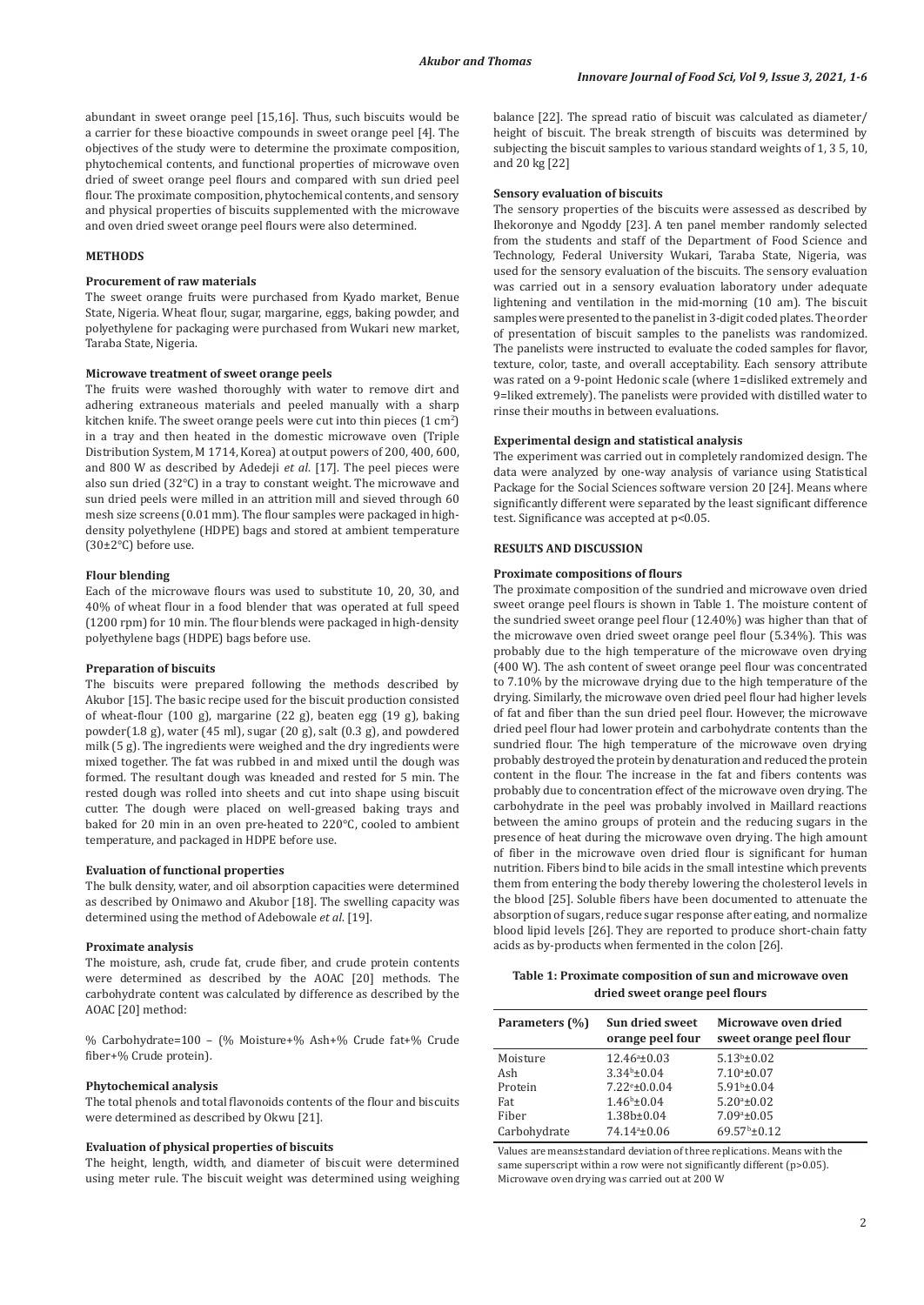#### **Phytochemical composition of orange peel flour**

The phytochemical composition of the sun and microwave oven dried orange peel flours is shown in Table 2. The phenol and flavonoids contents of the peel flour were significantly affected by microwave oven drying. The phenol and flavonoids contents of the sun dried peel flours were 0.78 and 0.71, respectively. The total phenol contents decreased with the intensity of the microwave oven heating where the values decreased from 2.04 to 0.45 mg/g. Similarly, the flavonoids content of the peel decreased from 1.17 mg/g for the peel dried at 200 W to 0.23 mg/g for the 800 W dried peel flour. The decrease in the phenol contents of the flours may be due to thermal destruction during microwave oven drying [11,27,28]. Youssel and Mokhtar [9] reported that thermal destruction of polyphenols affects the integrity of the cell structure which resulted in migration of components. This led to losses by leaching. Thermal break of polyphenols could also cause breakdown in various chemical reactions involving enzymes, light, and oxygen [9,13]. According to Mediani *et al*. [29], the decrease in total phenols content during heating can be attributed to the binding of polyphenols with other compounds like proteins or to the alteration in the chemical structure of polyphenols which decreased their extraction. Medani *et al*. [29] suggested that many factors other than heat treatment influence the destruction of polyphenols. These include the activities of polyphenol oxidase, organic acid content, sugar concentration, and pH. Ramful *et al*. [8] reported that phenols are reducing agents that protect the body tissues against oxidative stress. The decrease in flavonoids contents was due to thermal destruction of flavonoids [28]. Sawalha *et al*. [31] reported that citrus peels are very rich in phenolic and flavonoid compounds. Flavonoids are the most common and widely distributed group of plant phenolics and are among the most potent antioxidants [5]. Some flavonoids scavenge super oxides whereas other flavonoids scavenge the highly reactive oxygen derived radical called peroxynitrite [6]. Rutin, a type of flavonoid, is known for its anti-inflammatory and vasoactive properties [32]. It also has the capability to diminish capillary permeability and to reduce the risk of arteriosclerosis which reduces coronary heart disease through diminishing of platelet aggregation [32].

#### **Functional properties of orange peel flours**

The effects of microwave oven drying on the functional properties of sweet orange peel flour are shown in Table 3. The water absorption capacity of the sun dried sweet orange peel flour was 221%. The water absorption capacity increased from 178% for the 200 W dried peel flour to 226% for the 800 W dried peel flour. Only microwave oven drying may have exposed the hydrophilic groups of the carbohydrate

**Table 2: Effect of microwave oven drying on the phytochemical composition of orange peel flour**

| Dried sweet orange<br>peel flour | <b>Total phenol</b><br>(mg/g) | <b>Total flavonoids</b><br>(mg/g) |
|----------------------------------|-------------------------------|-----------------------------------|
| Sun dried peel flour             | $0.78 - 0.06$                 | $0.71b \pm 0.04$                  |
| 200 Watts dried flour            | $2.04a_{\pm}0.01$             | $1.17^{\circ}$ ±0.03              |
| 400 Watts dried flour            | $1.86b \pm 0.02$              | $0.70^{b} \pm 0.01$               |
| 600 Watts dried flour            | $0.56^{d}$ ±0.05              | $0.52c \pm 0.02$                  |
| 800 Watts dried flour            | $0.45^{d}$ ±0.1               | $0.23^{d}$ ±0.12                  |

Values are means±standard deviation of three replications. Means with the same superscript within a column were not significantly different (p>0.05) and protein molecules in the flour, which gave the high water absorption capacity [10]. The heating may have also compacted the starch molecules at the low microwave oven heating (200–400 W) [33]. This probably blocked the pores of flour tissues which hindered water slippage and retention [33]. Thus, the high microwave heating (600– 800 W) probably caused the loosing of the structure of the starch molecules [34]. Loose starch structure has been reported to give high water absorption capacity [22]. Compression of cellular appearance in microwave oven dried sample at 600 W was reported by Yi *et al*. [10]. Guillon and Champ [35] suggested that the 600 and 800 W heating produced higher water absorption capacity than the sun dried flour. The high-power outputs (600–800 W) of the water absorption capacity are a function of fiber structure rather than chemical composition of the food. The power outputs of microwave drying were reported to affect the fiber structure which was related to the change in the water absorption capacity [11]. The high water absorption capacity of flour makes it useful functional ingredient to prevent syneresis, modify texture and viscosity, and reduce calories of food formulations [10]. High water absorption capacity gives food products good texture which reduces retrogradation and syneresis during storage, retorting and freezing of food products [15].

In general, the oil absorption capacity increased with the level of the microwave heating. The oil absorption capacity increased from 104 to 196% at 600 W and decreased to 191 at 800 W of heating. The oil absorption capacities of the microwave dried flours were lower than those of the sun dried flour for only the flours dried at 200 and 400 W. Heat treatments such as microwave drying altered the polysaccharide and protein contents and consequently the water and oil absorption capacities of flour [17]. Oil absorption capacity is useful in food preparations like bakery products where oil is an important ingredient [22]. In the present study, at any temperature of drying, the water absorption capacity of the flour was higher than the oil absorption capacity. There may be more of the hydrophilic groups relative to the hydrophobic groups in the sweet orange peel flour [16].

The swelling capacity of the sun dried sweet orange peel flour was 580% while the swelling capacities of the microwave oven dried peel flours varied from 579 to 622%. The swelling capacities of the microwave oven dried peel flours except that dried at 200 W were higher than those of the sundried (control) peel flour. The increase in swelling capacity may be due to increase in water absorption capacity of the peel flour with increase in the intensity of the microwave drying. The microwave drying probably decreased intragranular binding forces which enhanced water absorption and thus the swelling capacity [18]. However, the bulk density of the sundried peel flour  $(0.71 \text{ g/cm}^3)$  was higher than those of the microwave oven dried flours ( $0.54-0.70$  g/cm<sup>3</sup>). The microwave oven drying probably caused gelatinization of the starch which increased the porosity of the starch [17]. Flours with low bulk density are recommended for use in the formulation of complementary foods [4].

#### **Proximate composition of biscuits**

The proximate composition of biscuits supplemented with sun and microwave oven dried sweet orange peel flour is shown in Table 4. The moisture content of the microwave dried four (3.76%) was lower than that of the sun dried biscuit (4.70%). The higher moisture content of

| Table 3: Effects of microwave oven drying on the functional properties of orange peel flour |  |  |
|---------------------------------------------------------------------------------------------|--|--|
|---------------------------------------------------------------------------------------------|--|--|

| Drying conditions (W) | Water absorption    | Oil absorption            | <b>Swelling</b>        | <b>Bulk density</b>     |
|-----------------------|---------------------|---------------------------|------------------------|-------------------------|
|                       | capacity $(\% )$    | capacity $(\% )$          | capacity $(\% )$       | $(g/cm^3)$              |
| Sun dried peel flour  | $221°+0.13$         | $142^{\circ}$ ±0.12       | $580^{d} \pm 0.09$     | $0.71^{\circ}$ ±0.2     |
| 200 W dried peel      | $178^{\circ}$ ±0.13 | $104^{\circ} \pm 0.07$    | $579° \pm 0.10$        | $0.54^{\circ}$ ± $0.10$ |
| 400 W dried peel      | $186^{d} \pm 0.16$  | $106^{\text{d}} \pm 0.16$ | $589° \pm 0.03$        | $0.64^a \pm 0.01$       |
| 600 W dried peel      | $241^a \pm 0.07$    | $196^{\circ}$ ±0.02       | $617^{\rm b} \pm 0.07$ | $0.70^{\circ}$ ±0.09    |
| 800 W dried peel      | $226^b \pm 0.11$    | $191^{\rm b} \pm 0.03$    | $622a \pm 0.06$        | $0.66^{\circ}$ ±0.09    |

Values are means±standard deviation of three replications. Means within a column with the same superscript were not significantly different (p>0.05)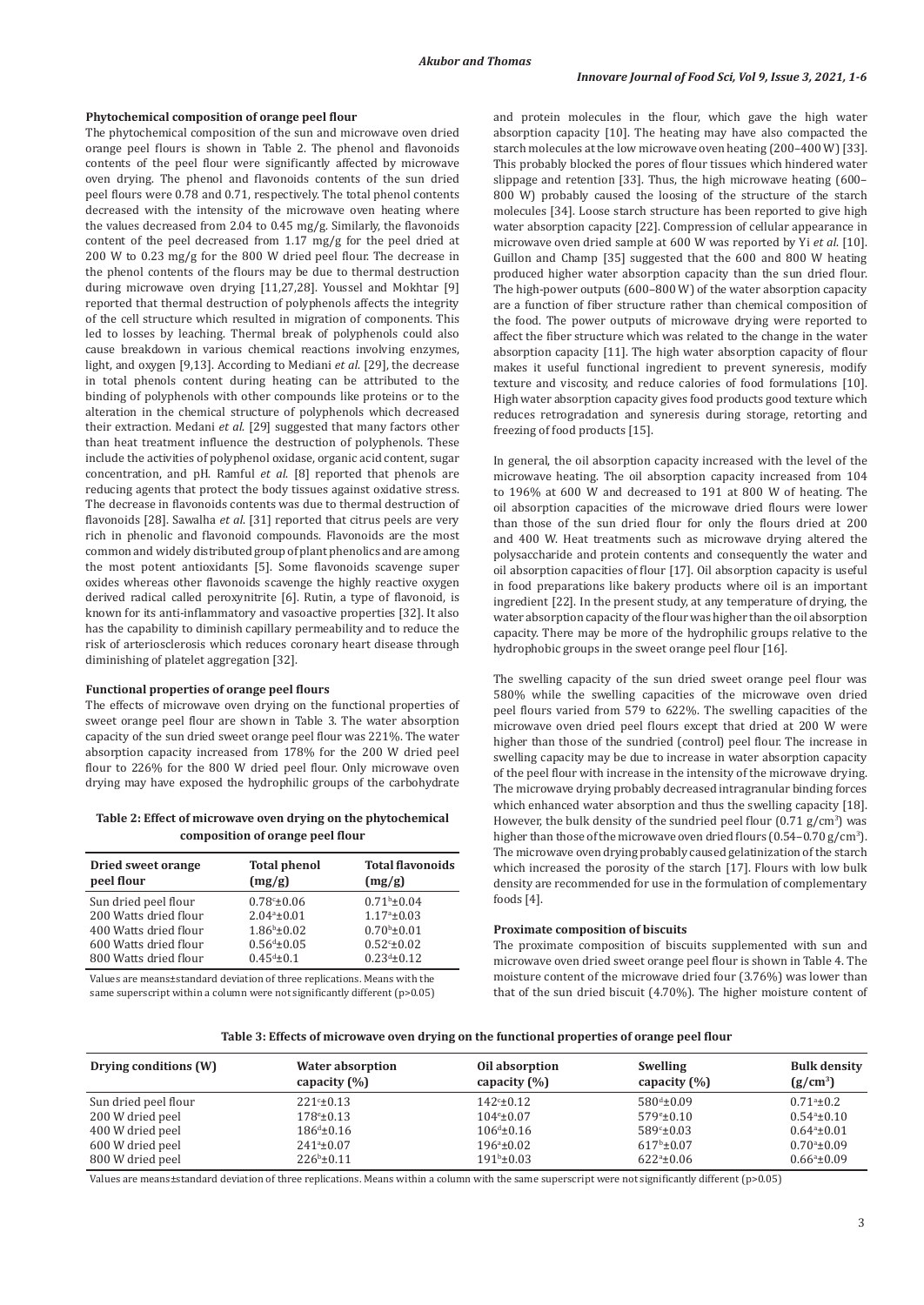the sun dried orange peel flour-based biscuits could be attributed to the high moisture content of the sundried orange peel flour (Table 1). The moisture contents of the biscuits were lower than 6.40% reported by Nwosu and Akubor [16] for biscuits supplemented with orange flour. Biscuits are generally low in moisture content. Therefore, the moisture contents of the orange peel-based biscuits would ensure shelf stability if the biscuit appropriately packaged [43]. The biscuit containing microwave dried flour was higher in ash, fat, carbohydrate, and fiber but lower in protein contents, though, not significantly different (p>0.05). The prolonged sun drying may have caused thermal breakdown of fat. However, the content of fat in biscuits is important for infant diet which should contain essential fatty acids for promotion of good health [36]. Fat is a carrier of fat soluble vitamins and is useful for promotion of the absorption of Vitamin A and carotene [36]. The lower protein content of the microwave oven dried orange peel flour-based biscuit could be attributed to thermal destruction [11,13]. The heat might have denatured the proteins. However, orange peels are not known to be a good source of protein which probably contributed to the low-protein content of the biscuits. Nwosu and Akubor [16] reported low-protein content of 2.67% in sweet orange peel flour. Nwosu and Akubor [16] reported that the difference in the protein contents of orange peels could be due variety and the geographical location.

The biscuits had high crude fiber contents (8.15–8.89%) when compared to mango-based biscuit that contained 2.40% [37]. Thus, the biscuits are good source of fiber which is significant in human nutrition. Anderson *et al*. [25] reported that fiber changes how other nutrients and chemicals are absorbed in the body. Fibers bind bile acids in the small intestine and prevent them from entering the body [25]. This lowers cholesterol levels in the blood [25]. Soluble fibers attenuate the absorption of sugars, reduce sugar response, and normalize blood lipid levels. They produce short-chain fatty acids as by-products when fermented in the colon [26]. The short-chain fatty acids are involved in stabilizing blood glucose levels by acting on pancreatic insulin release and liver control of glycogen breakdown, etc. [38]. The higher carbohydrate content of the microwave oven dried orange peel flour was due to concentration by the microwave heating. Ash is a measure of the mineral content of a food, and thus, orange peel flour may be considered rich in mineral constituents. Magda *et al*. [39] reported similar content of 4.24% ash in orange peel flour.

## **Phytochemical composition of biscuits**

The phytochemical contents of the biscuits are presented in Table 5. The phytochemical contents of the biscuits were lower than those of the flours shown in Table 2 due to destruction by the baking heat. Like those of the flours, the phytochemical contents of the biscuits decreased with the power output. The phenol and flavonoid contents of all the biscuits were higher than 0.01and 0.4 mg/g reported for phenol and flavonoid contents, respectively, of wheat flour biscuits [4]. Studies have shown that the use of orange peels is associated with low risk of several degenerative diseases such as cancers and cardiovascular diseases due the different antioxidant components such as phenols and

## **Table 4: Effect of microwave oven drying on the proximate composition of biscuits supplemented with sweet orange peel flour**

| Nutrient $(\%)$ | Sun dried sweet<br>orange peel flour | Microwave oven dried<br>sweet orange peel flour |
|-----------------|--------------------------------------|-------------------------------------------------|
| Moisture        | $4.70a \pm 0.03$                     | $3.76b \pm 0.16$                                |
| Ash             | $4.40b \pm 0.11$                     | $5.62a \pm 0.13$                                |
| Crude fat       | $5.56^b \pm 0.11$                    | $6.00a_{\pm}0.18$                               |
| Crude protein   | $6.51^a \pm 0.07$                    | $6.24b \pm 0.14$                                |
| Carbohydrate    | $6.67^{\rm b}$ ±0.06                 | $6.73a_{\pm}0.12$                               |
| Crude fiber     | $8.15^{b} \pm 0.06$                  | $8.89a \pm 0.10$                                |

Values are means standard deviation of three replications. Means within a column with the same superscript were not significantly different  $(p>0.05)$ . Microwave oven drying was carried out at 200 W. The biscuits contained 10% of the sun and microwave dried flours

flavonoids among others it contains [5,16]. The results in Table 5 show that microwave drying of sweet orange peels at 200 and 400 W retained more of the phenol and flavonoids contents of biscuits supplemented with the peel flour than the other drying methods used.

#### **Physical properties of the biscuits**

Table 6 shows the physical properties of biscuits supplemented with the microwave oven dried sweet orange peel flours. The diameter and thickness (height) of the biscuit were not significantly affected by microwave oven drying. The diameter of the control (biscuit containing sun dried) was 4.490 cm and a range of 3.975–4.53 cm for the biscuits containing microwave dried peel flours. However, the spread ratio decreased from 9.15 for the control to 7.53–5.71 for the biscuits containing microwave oven dried flours. The break strength and the weight of the biscuits increased with the intensity of the microwave oven heating of the peels. The break strength of the control was 1.05 kg. The break strength increased from 3.03 kg for the biscuits containing peel heated at 200 W to 5.02 kg for the biscuit containing 800 W heat peel flour. The higher spread ratio of the sun dried sweet orange peel flour was due to its lower fiber content (Table 1) which caused the flour to absorb less water. This did not increase the viscosity but increase the spread ratio during the baking [40]. Thus, the decrease in the spread ratio of the biscuits containing the microwave dried peel flours may be related to the increased water absorption capacity of the microwave oven dried flours in the dough. This increased the viscosity of the dough and decreased the spread ratio of the biscuits. Spread ratio is a function of available water [18]. The biscuit containing 600 W heated peel flour was thicker than the others which explained why it had the highest break strength and weight. This could be attributed to the high moisture and crude fiber contents of the microwave dried flour (Table 1).

#### **Sensory properties of biscuits**

The sensory properties of biscuits supplemented with the microwave oven dried sweet orange peel flours are shown in Table 7. The scores for color of the biscuits increased with the power output. The scores for taste of the biscuits were higher for the biscuits prepared with the sweet orange peel flour heated at high-power outputs (600 and 800 W) than those at the low-power outputs (200 and 400 W). Similar trends were exhibited for the scores for flavor, texture, and overall acceptability of the biscuits. However, the scores for all the attributes were lower for the biscuits prepared with the peel flour heated at 400 W than the other biscuits. The biscuits were unattractive to the consumers because color, texture, and flavor are critical sensory attributes that affect consumer acceptance. The sensory properties are influenced by method of preparation, formulations, processing, and storage conditions [22]. The high-power outputs of 600 and 800 W may have caused nonenzymatic browning reactions (Maillard reactions) between proteins and carbohydrates that generated products which improved the color, taste, and flavor of the biscuits [18]. At mild microwave oven drying (200 and 400 W), the dried products probably retained the color and taste of the array of phytochemicals in the peel which were probably destroyed at high heating conditions (600 and 800 W). This makes drying the peel at low-power output important since surface color of baked goods is the first quality parameter evaluated by consumers and is very important for the initial acceptability The high microwave

**Table 5: Effect of microwave oven drying on the phytochemical composition of orange of biscuits supplemented with sweet orange peel flour**

| Dried sweet orange peel | <b>Total phenol</b>     | <b>Total flavonoids</b> |
|-------------------------|-------------------------|-------------------------|
| flour                   | (mg/g)                  | (mg/g)                  |
| Sun dried peel flour    | $0.45^{\circ} \pm 0.02$ | $0.31c_{\pm}0.06$       |
| 200 W dried flour       | $1.90^a \pm 0.08$       | $1.05^{\circ}$ ±0.00    |
| 400 W dried flour       | $1.07^{\rm b}$ ±0.024   | $0.61b \pm 0.07$        |
| 600 W dried flour       | $0.40^{\circ}$ ±0.01    | $0.30^{\circ}$ ±0.01    |
| 800 W dried flour       | $0.33c \pm 0.09$        | $0.21c_{\pm}0.08$       |

Values are means±standard deviation of three replications. Means with the same superscript within a column were not significantly different (p>0.05)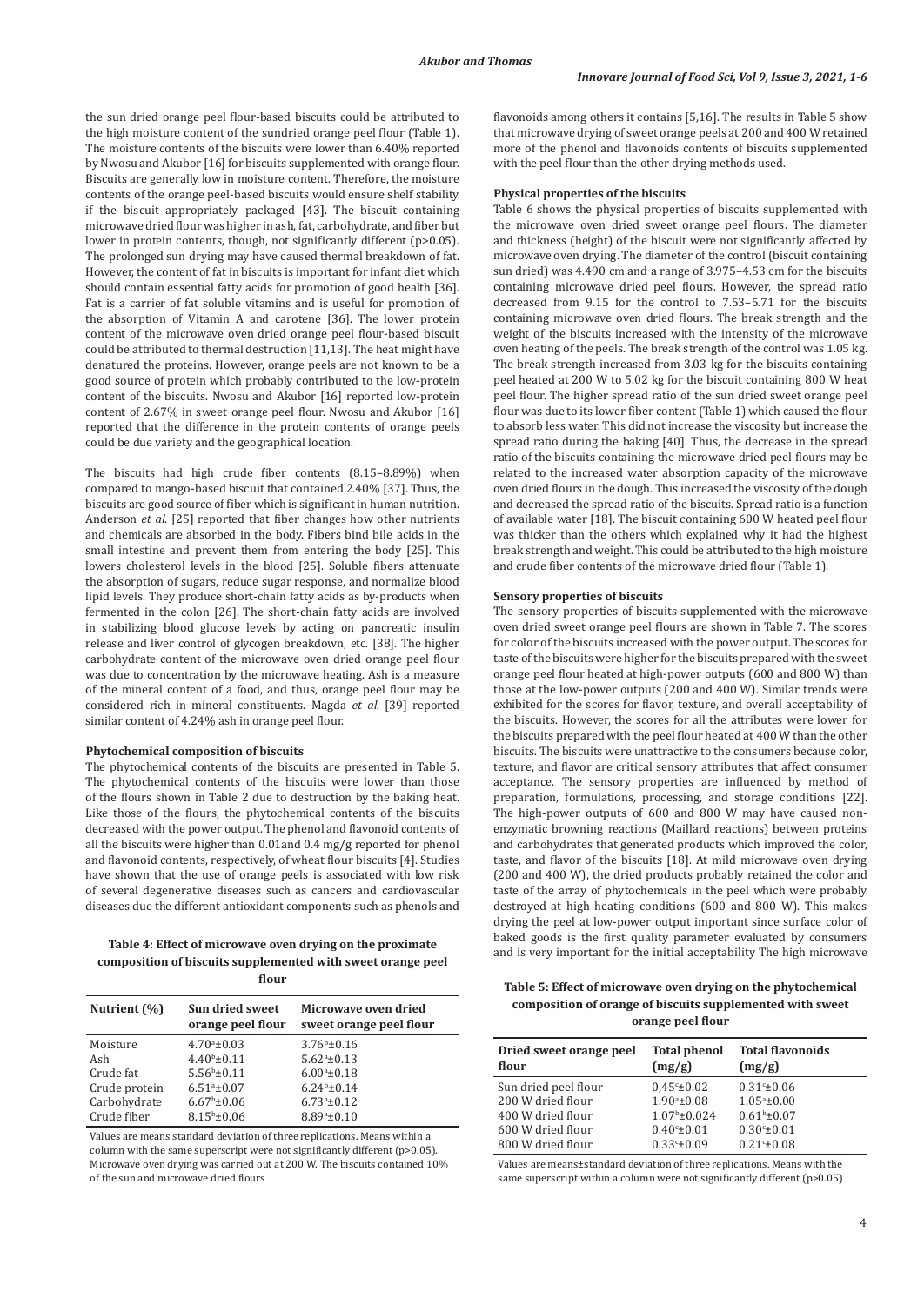**Table 6: Physical properties of biscuits supplemented with sun and microwave dried sweet orange peel flour**

| Physical<br>properties | Sun dried<br>peel flour    | 200 W dried<br>peel flour | 400 W dried<br>peel flour | 600 W dried<br>peel flour | 800 W dried<br>peel flour |
|------------------------|----------------------------|---------------------------|---------------------------|---------------------------|---------------------------|
| Diameter (cm)          | $4.40^{\circ}$ ±0.01       | $4.48^{\circ} \pm 0.04$   | $3.98^{\circ}$ ±0.06      | $4.05^{\circ} \pm 0.02$   | $4.52^{\circ} \pm 0.03$   |
| Height (cm)            | $0.52^{\circ}$ ±0.02       | $0.61^{\circ}$ ±0.06      | $0.69^{\circ}$ ±0.01      | $0.72a_{\pm}0.02$         | $0.62^{\circ}$ ±0.03      |
| Spread ratio           | $9.15^{\circ}$ ±0.20       | $7.52^b \pm 0.10$         | $5.95 - 0.07$             | $5.71 \pm 0.04$           | $7.53b \pm 0.01$          |
| Break strength (kg)    | $1.05^{\text{d}} \pm 0.07$ | $3.03 \pm 0.05$           | $4.08b \pm 0.03$          | $5.04a_{\pm}0.07$         | $5.02a_{\pm}0.01$         |
| Weight $(g)$           | $5.74c_{\pm}0.05$          | $6.45^{\rm b} \pm 0.02$   | $7.08^{\circ}$ ±0.03      | $7.43a_{\pm}0.06$         | $7.58^{\circ} \pm 0.03$   |

Values are means±standard deviation of three replications. Means within a row with the same superscript were not significantly different (p>0.0)

**Table 7: Mean sensory scores of the biscuits supplemented with microwave oven dried sweet orange peel flour**

| <b>Biscuits (level</b><br>of heating, W) | Color | <b>Taste</b> | Flavor | <b>Texture</b> | <b>Overall</b><br>acceptability |
|------------------------------------------|-------|--------------|--------|----------------|---------------------------------|
| 200                                      | 7.00  | 6.10         | 7.40   | 8.00           | 7.60                            |
| 400                                      | 7.00  | 5.90         | 6.40   | 6.80           | 6.50                            |
| 600                                      | 7.90  | 7.30         | 7.20   | 7.00           | 7.30                            |
| 800                                      | 8.40  | 7.30         | 7.20   | 7.20           | 7.20                            |

Means within a column with the same superscript were not significantly different (p>0.05)

drying (600 and 800 W) may have compacted the starch structure of the biscuits which increased the hardness, an essential property of biscuit that contributes to product quality. The results of this study were in agreement with the report that the information on the sensory and functional properties are essential for process design, evaluation, quality control, and consumer acceptability of food products [41].

## **CONCLUSION**

The chemical composition and functional properties of sweet orange peel were affected by microwave oven drying. The microwave drying increased the ash, fat, protein, crude fiber, and carbohydrate but decreased the total phenol and flavonoids contents of the peel flour. Only heating at 600 and 800 W increased the functional properties of the peel flour over those of the sun dried flour. However, the physical and sensory properties of the biscuits were not adversely affected by microwave oven drying. In general, biscuit containing 200 W dried peel was preferred to the other biscuits. The biscuit containing 10% of the 200 W microwave dried peel flour had higher proximate composition, phenol and flavonoids contents than the biscuits containing sun dried sweet orange peel flour.

#### **REFERENCES**

- 1. Padharipande S, Makode H. Separation of oil and pectin from orange peel and study on effect of pH of extracting medium on the yield of pectin. J Eng Res Stud 2012;3:1-4.
- 2. Food and Agriculture Organization. Citrus Fruit Statistics. Rome, Italy: Food and Agriculture Organization of United Nation; 2016.
- 3. Ali AH, Hassan A. Study on some macronutrient composition in peels of different citrus fruits grown in Pakistan. J Chem 2010;32:83-6.
- 4. Akubor PI. Functional properties of sweet orange peel and pulp flours, wheat flour and their blends. FUW J Agric Life Sci 2019;3:213-30.
- 5. Goulas V, Manganaris GA. Exploring the phytochemical content and the antioxidant potential of *Citrus* fruits grown in Cyprus. Food Chem 2012;131:39-47.
- 6. Barros H, Ferreira RD, Genovese MI. Antioxidant capacity and mineral content of pulp and peel from commercial cultivars of *Citrus* from Brazil. Food Chem 2012;134:1892-8.
- 7. Hasler CM. Regulation of Functional Foods and Nutraceuticals. A Global Perspective. Iowa, USA: IFT Press and Blackwell Publisher; 2003. p. 24-34.
- 8. Ramful D, Bahorunb T, Bourdonc E, Tarnusc E, Aruoma OI. Bioactive phenolics and antioxidant propensity of flavedo extracts of Mauritian *Citrus* fruits: Potential prophylactic ingredients for functional foods application. Toxicology 2011;278:75-87.
- 9. Youssel KM, Mokhtar SM. Effect of drying methods on the antioxidant capacity, color and phytochemicals of *Potulaca oleracea* L leaves.

J Nutr Food Sci 2014;4:2-6.

- 10. Yi T, Fang Y, Wang K, Huang X. Influence of drying methods on the functional properties of dietary fiber. J Chem Pharm Res 2014;6:2887-94.
- 11. Arslan D, Ozcan MM. Study the effect of sun, oven and microwave drying on quality of onion slices. LWT Food Sci Technol 2010;43:1121-227.
- 12. Krokida MK, Maroulis ZB. Effect of microwave drying on some quality properties of dehydrated products. Drying Technol 1999;17:449-66.
- 13. Maskan M. Microwave/air and microwave finish drying of banana. J Food Eng 2000;44:1-10.
- 14. Agu HO, Ezeh GC, Jideani AI. Quality assessment of acha-based biscuit improved with Bambara nut and unripe plantain. Afr J Food Sci 2014;8:278-9.
- 15. Akubor PI. Chemical composition, physical and sensory properties of biscuits supplemented with cashew pomace flour. NSUK J Sci Technol 2016;6:138-41.
- 16. Nwosu AN, Akubor PI. Health promoting potentials of biscuits produced with orange peel and pulp flours. J Nutr Ecol Food Res 2016;3:43-8.
- 17. Adedeji OE, Ezekiel OO, Akubor PI. Effect of alkali and microwave pretreatments on the functional properties of orange and plantain peel flours. FUW J Agric Life Sci 2017;1:1-12.
- 18. Onimawo IA, Akubor PI. Food Chemistry (Integrated Approach with Biochemical Background). 2nd ed. Agbowo, Ibadan, Nigeria: Joytal Printing Press; 2012.
- 19. Adebowale YA, Adeyemi IA, Oshodi AA. Functional and physicochemical properties of flours of six *Mucunu* species. Afr J Botechnol 2005;4:1461-8.
- 20. Association of Official of Official Analytical Chemists. Official Methods of Analysis. United States: Association of Official of Official Analytical Chemists; 2010.
- 21. Okwu DE. Phytochemical and vitamin contents of indigenous spices of Southeast Nigerian. J Sustain Agric Environ 2004;6:30-7.
- Akubor PI, Ukwuru MU. Functional properties and biscuit making potential of soybean and cassava flour blends. Plant Foods Hum Nutr 2003;58:1-12.
- 23. Ihekoronye AI, Ngoddy PO. Integrated Food Science and Technology for the Tropics. London: Macmillan Press Publisher; 1985. p. 193-234.
- 24. SPSS. Statistical Package for Social Sciences (SPSS) Version 17. Chicago, IL, USA: SPSS Inc.; 2007.
- 25. Anderson JW, Baird P, Davis RH. Health benefits of dietary fiber. Nutr Rev 2009;67:188-205.
- 26. Weicker MO, Pfeiffer AI. Metabolic effects of dietary fiber consumption and prevention of diabetes. J Nutr 2008;138:439-42.
- 27. Adeyemi SB, Ogundele KO, Animasaun MA. Influence of drying methods on the proximate and phytochemical composition of *Moringa oelifera* Lam. Glob J Med Plant Res 2014;2:15.
- 28. Hayat K, Zhang X, Farooq U, Abbas S, Xia S. Effect of microwave treatment on phenolic content and antioxidant activity of citrus mandarin pomace. Food Chem 2010;123:423-9.
- 29*.* Mediani A, Abas F, Tan CP, Khatib A. Effects of drying methods and storage time on free radical scavenging activity and total phenoloic content of Cosmos caudatus. Antioxidants 2014;3:358-70.
- 30. Amarowicz R, Carle R, Dongwoski G, Durrazk A, Galensa R, Kammera D, *et al*. Influence of post harvest processing and storage on the content of phenolic acids and flavonoids in foods. Mol Nutr Food Res 2009;53:151-83.
- 31. Sawalha SM, Arráez-Román D, Segura-Carretero A, Fernández-Gutiérrez A. Quantification of main phenolic compounds in sweet and bitter orange peel. Food Chem 2009;116:567-74.
- 32. Jiang P, Burcynski F, Ctria JA, Campbell C, Pierce G, Austria JA, *et al*. Rutin and flavonoids contents in the three buckwheat species and their protective effects against lipid peroxidation. Food Res Int 2007;40:356-64.